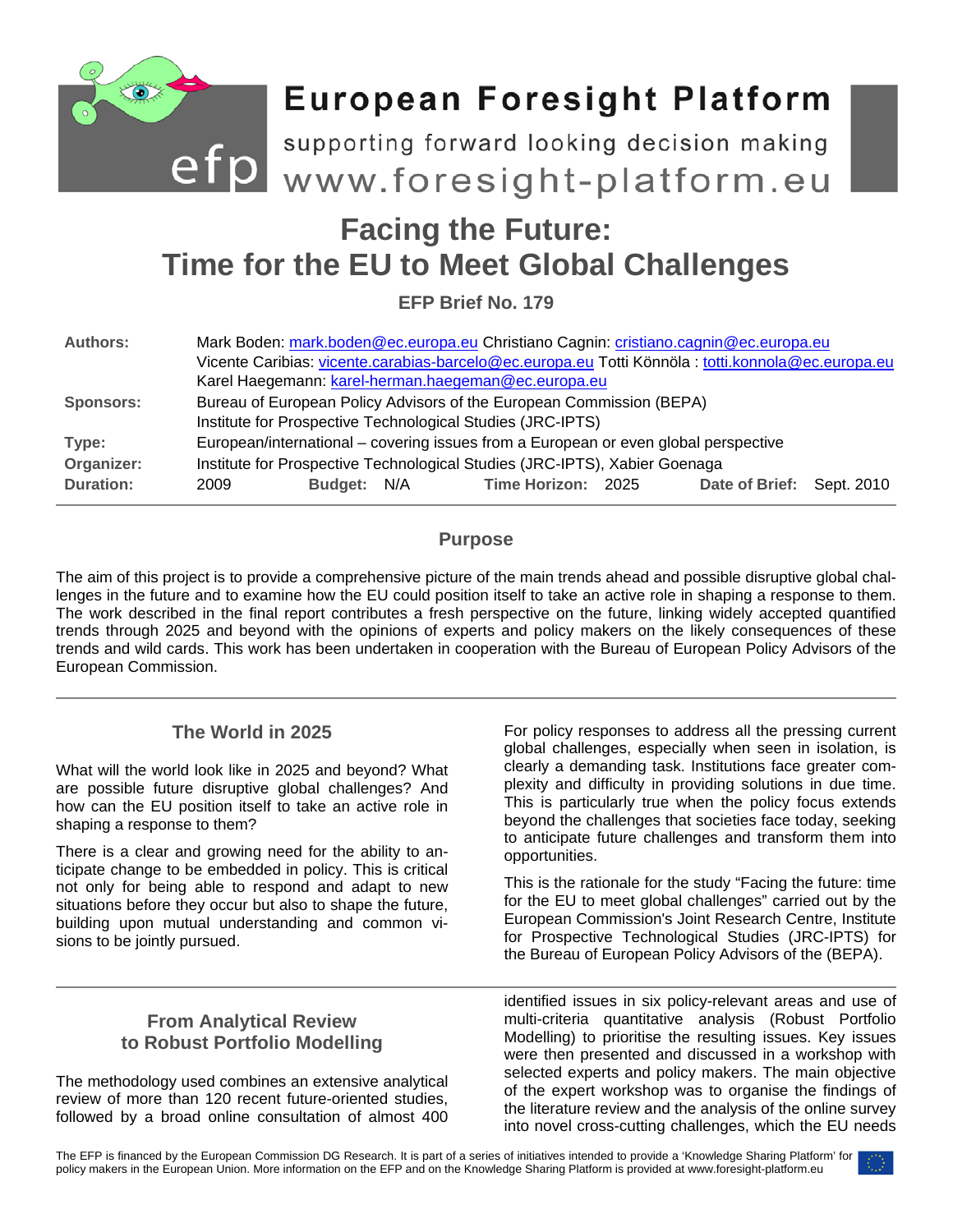to tackle now in order to secure a better future for all and to translate them into policy messages. As a wide variety of challenges emerged related to the future of the world

**Main Challenges for the EU**

Following the methodological approach above, three key challenges with a global scope were identified at the end of the expert workshop. Their multiple dimensions are articulated below.

> **Need to Change the Current Ways of Using Essential Natural Resources**

This global challenge relates to the human overexploitation of basic natural resources, which are essential for societies to function and evolve in a sustainable manner. Current conditions and patterns of behaviour need to be reflected, and policy actions supporting the shift towards *sustainable ways of living* should be fostered and strengthened. The long-term sustainability is key to ensure not only economic growth but also a better quality of life for all current and future generations. This depends on the intelligent use, conservation and renewal of natural resources and ecological systems.

All human activities both depend and have an impact on natural resources. *Food production*, for example, is highly dependent on water and land and its processing and distribution depends on energy. All industrial activity starts by extracting natural resources and then assembles them in different ways to add economic value, while using energy and generating waste along the chain. The chain ends with the disposal of final goods at the end of their product life. The provision of services also impacts on natural resources.

Economic growth has largely relied on the *overexploitation of essential natural resources* and hence ultimately caused the disruption of natural cycles. Technoinstitutional lock-in may be an important factor that compounds and intensifies human impacts on nature since it creates barriers to the search for sustainable alternatives to existing processes and infrastructures as well as to behavioural change. The most well known effects are:

- *Climate change* and its manifold effects on water and other natural resources, agriculture and food security, ecosystems and biodiversity, human health and migration patterns (IPCC, 2007; UNEP, 2007).
- A dramatic increase in *water scarcity* in many parts of the world partly due to climate change and partly due to excessive withdrawals and contamination of surface and ground water, with profound implications for ecosystems health, food production and human well being (WEF, 2009; WWF, 2008).

in 2025, the criteria of urgency, tractability and impact were used to prioritise and select the most relevant ones.

- The *decline in* the *geographical distribution* and abundance of arable land, freshwater and marine biodiversity is progressing more rapidly than at any other time in human history, with humanity moving in the direction of crossing tipping points since changes in the biophysical and social systems may continue even if the forces of change are removed (WWF, 2008).
- A possible *global energy shortage* due to increasing demand and consumption, which will lead to a rise in global competition for energy resources as well as a greater dependency between nations, with energy in general and oil in particular playing a key role in future power relations and defence policies (European Commission, 2008; OECD, 2008).
- *Increased demand for food* due to a growing world population, rising affluence, and the shift to Western dietary preferences (World Bank, 2007); this will place more pressure on water for agriculture and have a strong effect of high food prices.
- Climate change, water scarcity and lack of food at affordable prices will be important factors in the *increase of illness and death rates* in developing countries (IPCC, 2007), which will lead to a deepening in poverty and exclusion linked to the unsustainable exploitation of the natural resources still available, mass migration as well as threats in the form of radicalisation and terrorism (United Nations, 2008).

**Need to Anticipate and Adapt to Societal Changes**

For the EU to fully become a *knowledge society* there is a need to anticipate and adapt to political, cultural, demographic and economic transformations. Business, demography, migration and societies are generally changing at a much higher rate than public institutions and related decision-making processes. Legal frameworks, social security systems, education and the models of healthcare have difficulties in keeping up with the pace of these transformations. This hampers innovation and economic growth and puts high pressure on natural resources and on the ability of institutions to cope with societal transformations. Beyond the consequences already mentioned in challenge one, there are now increasing concerns on *how to provide equal access* to healthcare and how to become a so-called knowledge society. The multiple dimensions of this challenge are:

• Rising employment rates will no longer be sufficient to compensate for the *decline in the EU working population* due to ageing and a change in skills needed to function in knowledge societies, leading to economic growth being mainly dependent on increases in productivity.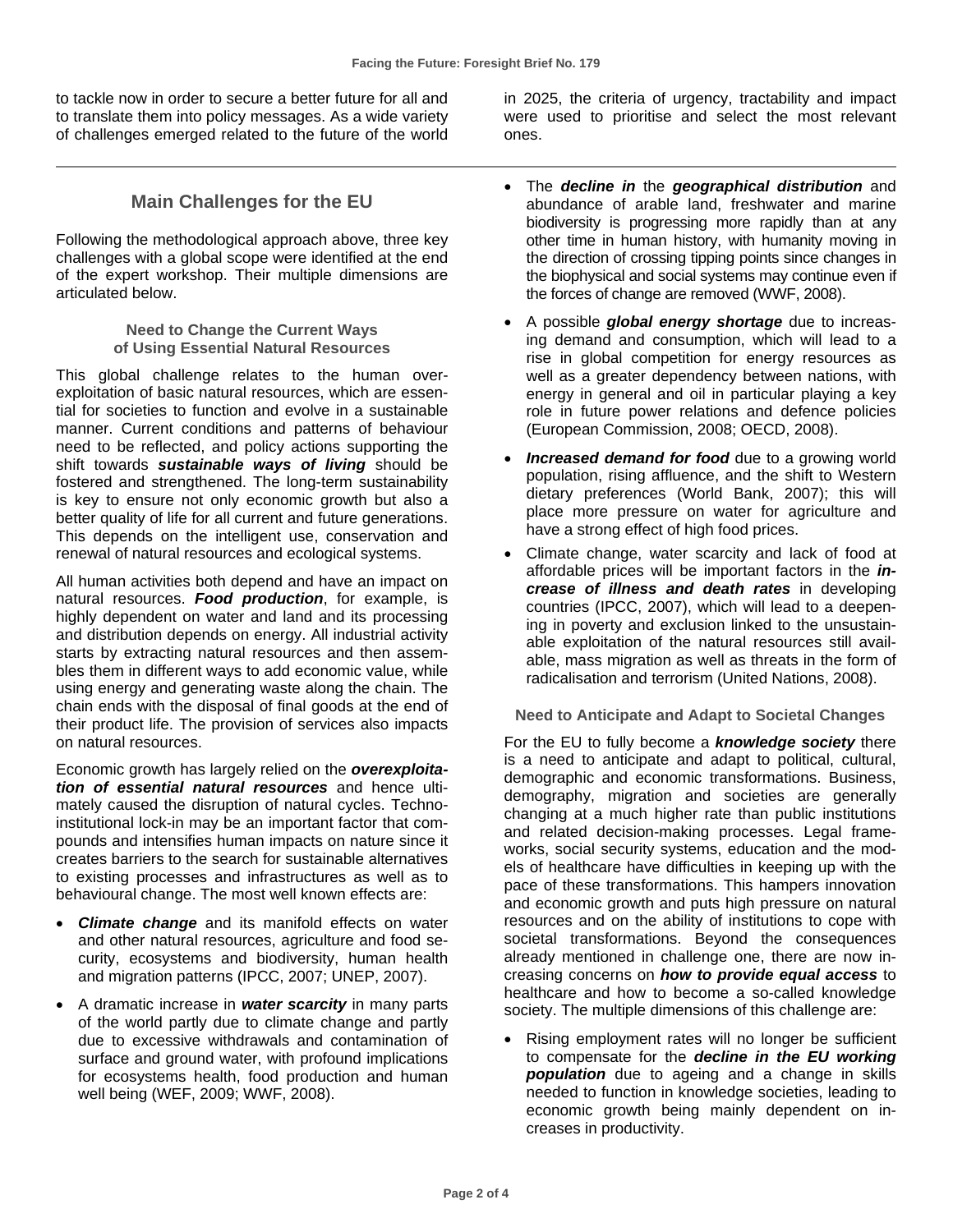- *Ageing societies* are placing increasing pressure on pension systems, social security and healthcare systems (European Communities, 2008).
- Increase in continuing *flows of migrants* from developing to developed countries due to environmental hazards and armed conflicts as well as aspirations to a better quality of life.
- Education and information and communication technology (ICT) innovations could lead to a shift towards *citizen empowerment* and e-governance with citizens holding governments accountable due to an increase in transparency, but this is at risk of failing to become reality since the majority of the world population is still excluded from having access to the knowledge society.
- Innovations limited by social acceptance due to a *lack of education, transparency* and societal understanding of technological possibilities.
- *New converging technologies* that emerge from multidisciplinary collaboration are expected to drastically change all dimensions of life (RAND, 2001).
- In relation to globalisation, it is expected by 2025 that the world will comprise *many more large economic powers*. China, India, Japan, Korea, Malaysia and Indonesia will take on greater significance in the global economy (EIN, 2007) and their huge consumerdriven domestic markets can be expected to become a major focus for global business and technology.

#### **Need for Effective and Transparent Governance for the EU and the World**

This challenge comprises the need for the EU to create more transparent and *accountable governance* structures and processes that can adapt to and anticipate the future, and to use this capacity to do likewise at the global level in order to address global and common challenges and to *spread democracy* and transparency all over the world. Addressing the multiple effects of both challenges mentioned above requires *new forms of governance* and that as many nations and stakeholders

#### **Reduction of Resource Dependence, Equal Access to Knowledge Institutions and Social Care**

Based on the above challenges, the main policy issues to be considered at EU level are:

• **Policy alignment towards sustainability** – including the need to align all relevant policy domains to achieve reform in the agri-system; a reduction in the EU's dependency on resources; an increase in levels of education and social awareness; appropriate and effective management of migration flows resulting from climate change, aspirations to a better quality of

as possible join forces. The multiple dimensions of this challenge are:

- Single policy governance approaches can no longer cope with global issues, leading to *fragmented responses to common challenges* that are complex and interconnected. This is linked to the lack of a single nation's ability to keep up with the pace of socioeconomic change and the reliance on reactive, individual, unaligned and inflexible strategies (Florini, 2005).
- The *problems faced by developing countries* also increasingly become the problems of developed economies, such as the EU member states, as a consequence of increasingly fading borders between nations due to terrorism and conflicts (i.e. over natural resources) and migrations caused by pandemics and poverty.
- Mainly thanks to *ICT-related innovations* there is an increasing shift towards empowerment in governance. The use of the Internet is now moving towards the use of Web 2.0, with applications such as social networking, blogs, wikis, tagging, etc., and this supports a trend towards networked computing and egovernance systems (Accenture, 2009).
- Many rising superpowers, such as Russia, China, the Middle-East and some Latin American countries, have widely *differing traditions in democratic governance*, which may cause pressures on democracy also elsewhere. Western norms and values, as the foundation of the global system, could also be challenged by radical religious identity politics that might emerge as a powerful counter-ideology with widespread appeal.
- The growing strength of emerging economies increases pressure to integrate them more closely into international coordination processes. *Unbalanced representation* of nations in global fora, such as the UN, WTO and IMF, makes it impossible for many developing countries to participate in global decisionmaking processes and to implement or adopt strategies that are decided only by the economically powerful countries (Amanatidou, 2008).

life, and the labour market needs of especially ageing societies; and a change in the policy paradigm based on GDP to an updated system that also considers ecological flows and stocks.

• *Social diversity and ICTs towards citizen empowerment* – including the need to build new incentives to facilitate and strengthen relationships between different social systems; develop the necessary means to enhance education on the use of ICTs in conjunction with other technologies; improve the quality of education by, for instance, fostering competition within and between EU national education systems; regulate the healthcare system, tapping into new technologies to provide equal access for all; develop

For more information visit the website and subscribe to the mailing list at [www.foresight-platform.eu](http://www.foresight-platform.eu/)